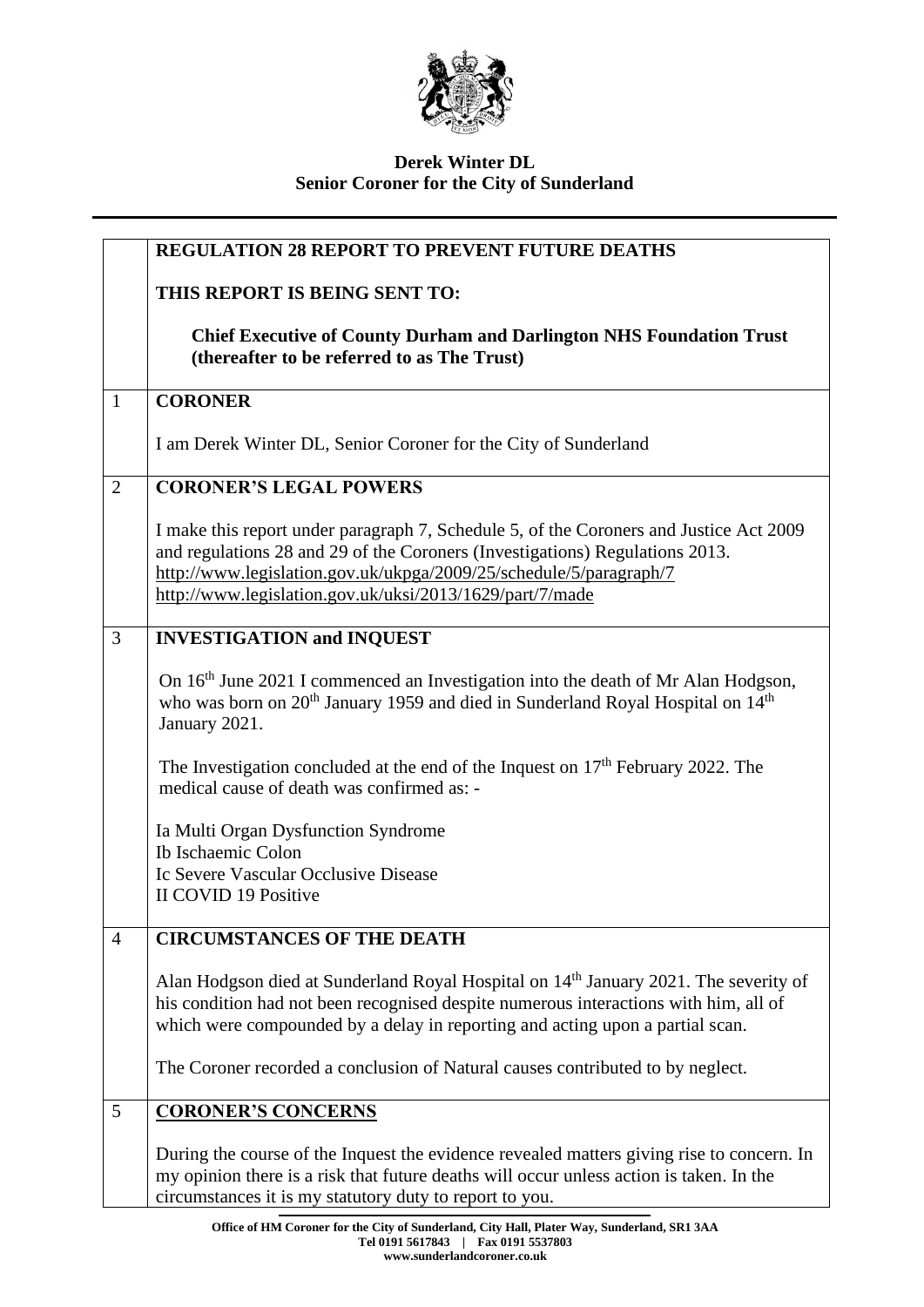|                | The <b>MATTERS OF CONCERN</b> are, as follows: -                                                                                                                                                                                                                                                                                                                                                                                                                    |
|----------------|---------------------------------------------------------------------------------------------------------------------------------------------------------------------------------------------------------------------------------------------------------------------------------------------------------------------------------------------------------------------------------------------------------------------------------------------------------------------|
|                | (1) Signing and administration of opiate analgesia to a patient without any evidence of<br>ascertaining why such analgesia was required, and if it was appropriate;                                                                                                                                                                                                                                                                                                 |
|                | Failure by the on-call Registrar to review a patient in the early hours of the morning<br>(2)<br>when called for advice by the FY1 doctor;                                                                                                                                                                                                                                                                                                                          |
|                | (3) Failure by a Consultant Physician to follow an established Vascular Pathway despite<br>clearly recognising the correct diagnosis of acute lower limb ischaemia;                                                                                                                                                                                                                                                                                                 |
|                | (4) Poor communication between medical and radiology doctors resulting in:                                                                                                                                                                                                                                                                                                                                                                                          |
|                | a) delays in CTA being performed;<br>b) inadequate imaging being performed; and<br>c) a complete lack of urgency in reporting the findings of the CTA to the requesting<br>doctors.                                                                                                                                                                                                                                                                                 |
|                | (5) Very poor standard of care in respect of continuity of care; leaving the vascular<br>referral to Sunderland to a very junior doctor on-call who did not even know the<br>patient;                                                                                                                                                                                                                                                                               |
|                | (6) An insufficiently robust review by The Trust of the circumstance leading to the<br>death of Mr Alan Hodgson and of the lessons to be learnt from it, i.e. an insufficient<br>review of the vascular pathway, including its dissemination, awareness and<br>continuous training to improve the importance of the rapid escalation of care against<br>the background of effective communications and handovers between staff to<br>promote holistic patient care. |
| 6              | <b>ACTION SHOULD BE TAKEN</b>                                                                                                                                                                                                                                                                                                                                                                                                                                       |
|                | In my opinion action should be taken to prevent future deaths and I believe you have the<br>power to take such action.                                                                                                                                                                                                                                                                                                                                              |
| $\overline{7}$ | <b>YOUR RESPONSE</b>                                                                                                                                                                                                                                                                                                                                                                                                                                                |
|                | You are under a duty to respond to this report within 56 days of the date of this report,<br>namely by 29 <sup>th</sup> April 2022. I, the Coroner, may extend the period.                                                                                                                                                                                                                                                                                          |
|                | Your response must contain details of action taken or proposed to be taken, setting out<br>the timetable for action. Otherwise, you must explain why no action is proposed.                                                                                                                                                                                                                                                                                         |
| 8              | <b>COPIES and PUBLICATION</b>                                                                                                                                                                                                                                                                                                                                                                                                                                       |
|                | I have sent a copy of my report to the Chief Coroner and to the following Interested<br>Persons: -                                                                                                                                                                                                                                                                                                                                                                  |
|                | Family and their Solicitors and Counsel<br>$\bullet$                                                                                                                                                                                                                                                                                                                                                                                                                |
|                | <b>North East Ambulance Service</b><br>$\bullet$<br>Secretary of State for Health and Social Care<br>$\bullet$                                                                                                                                                                                                                                                                                                                                                      |
|                | <b>Care Quality Commission</b><br>$\bullet$                                                                                                                                                                                                                                                                                                                                                                                                                         |
|                | Risk and Inquest Manager, South Tyneside and Sunderland NHS Foundation Trust<br>$\bullet$                                                                                                                                                                                                                                                                                                                                                                           |
|                | I am also under a duty to send the Chief Coroner a copy of your response.                                                                                                                                                                                                                                                                                                                                                                                           |